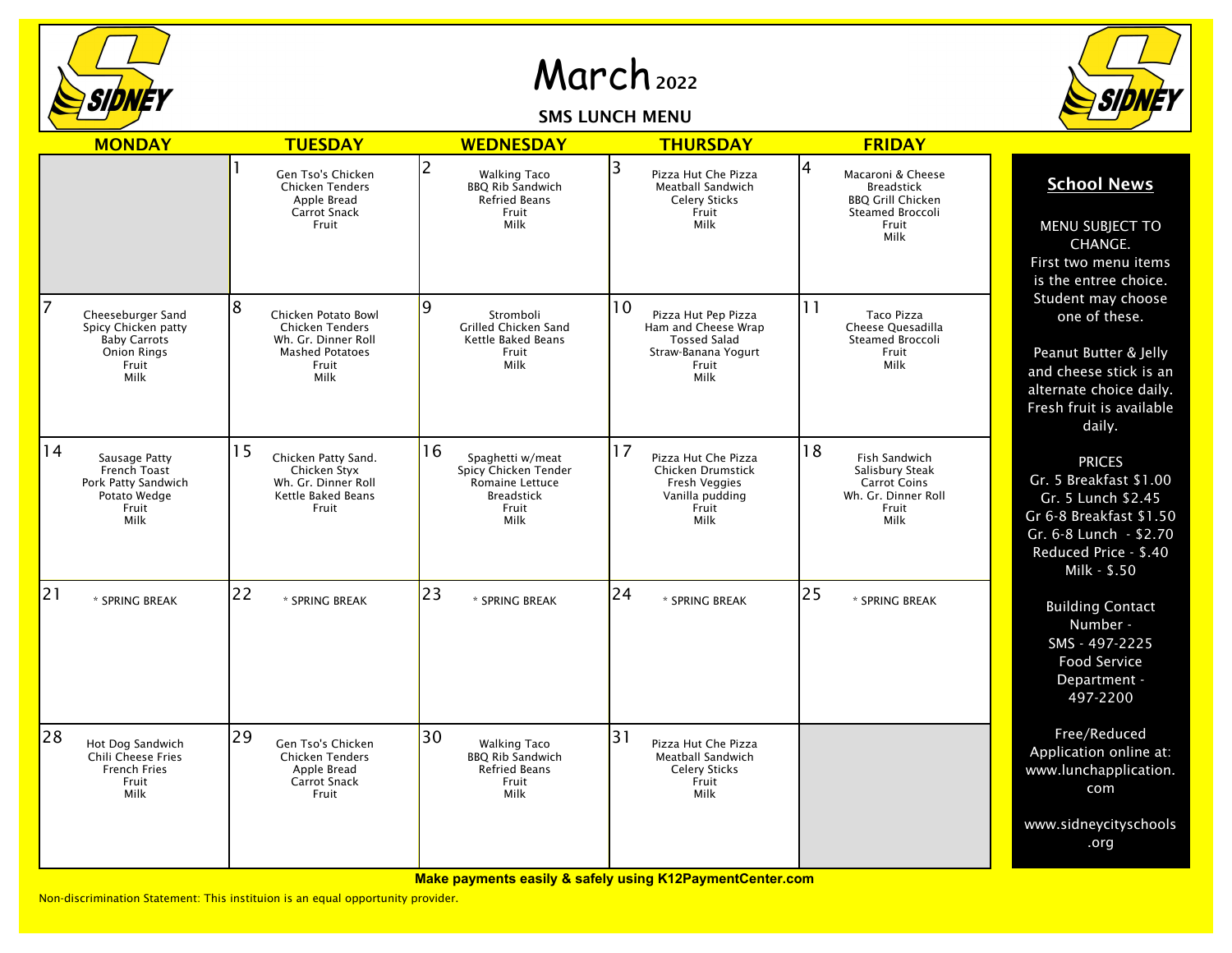| <b>Serving Date</b> | <b>Recipe</b>                         | <b>Allergens</b>                               |
|---------------------|---------------------------------------|------------------------------------------------|
| 03/01/2022          | R-0235 - Baby Carrots (Elem/MS)       | Milk, Eggs                                     |
|                     | R-0236 - Chicken Tenders              | Wheat, Soybeans                                |
|                     | R-0255 - Milk                         | Milk                                           |
|                     | R-0305 - Carrot Snack (MS)            | Milk, Eggs                                     |
|                     | R-0484 - Uncrustable (Elem/MS)        | Milk, Peanuts, Wheat, Soybeans                 |
|                     | R-0655 - Mini Krispie Treat           | Milk, Soybeans                                 |
|                     | R-0661 - Apple Bread                  | Milk, Eggs, Wheat, Soybeans, facility Nut FREE |
|                     | R-0767 - General Tso's Chicken        | Milk, Eggs, Wheat, Soybeans                    |
|                     | R-0815 - Nacho & Cheese               | Milk, Soybeans                                 |
| 03/02/2022          | R-0213 - Walking Taco                 | Milk, Soybeans (soy)                           |
|                     | R-0255 - Milk                         | Milk                                           |
|                     | R-0484 - Uncrustable (Elem/MS)        | Milk, Peanuts, Wheat, Soybeans                 |
|                     | R-0486 - BBQ Rib Sandwich (MS)        | Milk, Wheat, Soybeans                          |
|                     | R-0657 - Pizza Hut Cheese Pizza       | Milk, Wheat                                    |
|                     | R-0687 - Cheddar cheese curls         | Milk                                           |
| 03/03/2022          | R-0217 - Popcorn Chicken              | Wheat, Soybeans                                |
|                     | R-0255 - Milk                         | Milk                                           |
|                     | R-0275 - Meatball Sandwich            | Milk, Wheat, Soybeans (soy)                    |
|                     | R-0297 - Wh. Gr. Dinner Roll          | Wheat                                          |
|                     | R-0484 - Uncrustable (Elem/MS)        | Milk, Peanuts, Wheat, Soybeans                 |
|                     | R-0657 - Pizza Hut Cheese Pizza       | Milk, Wheat                                    |
| 03/04/2022          | R-0240 - Macaroni & Cheese            | Milk, Eggs, Wheat                              |
|                     | R-0255 - Milk                         | Milk                                           |
|                     | R-0357 - Breadstick                   | Wheat                                          |
|                     | R-0484 - Uncrustable (Elem/MS)        | Milk, Peanuts, Wheat, Soybeans                 |
|                     | R-0663 - Bosco Breadsticks with sauce | Milk, Wheat                                    |
|                     | R-0763 - BBQ Grill Chicken            | Wheat, Soybeans                                |
|                     | R-0936 - Vanilla Ice cream-Hershey's  | Milk                                           |
| 03/07/2022          | R-0199 - Cheeseburger Sandwich        | Milk, Wheat, Soybeans                          |
|                     | R-0235 - Baby Carrots (Elem/MS)       | Milk, Eggs                                     |
|                     | R-0255 - Milk                         | Milk                                           |
|                     | R-0484 - Uncrustable (Elem/MS)        | Milk, Peanuts, Wheat, Soybeans                 |
|                     | R-0764 - Onion Rings                  | Milk, Wheat                                    |
|                     | R-0938 - Spicy Chicken patty Elem/MS  | Wheat, Soybeans                                |
| 03/08/2022          | R-0236 - Chicken Tenders              | Wheat, Soybeans                                |
|                     | R-0255 - Milk                         | Milk                                           |
|                     | R-0297 - Wh. Gr. Dinner Roll          | Wheat                                          |
|                     | R-0308 - Mashed Potatoes (Elem/MS)    | Milk                                           |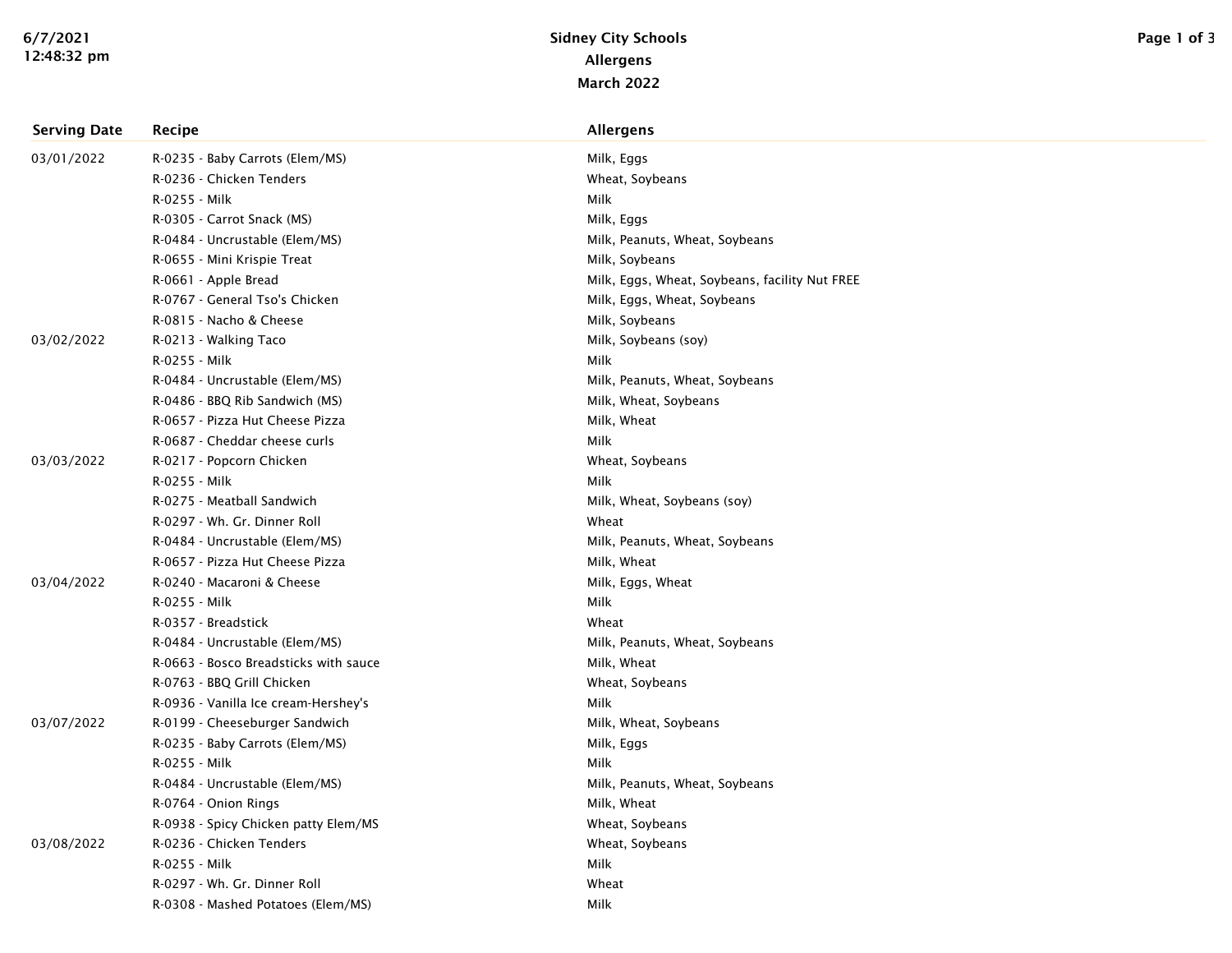| 03/08/2022 | R-0484 - Uncrustable (Elem/MS)          | Milk, Peanuts, Wheat, Soybeans                 |  |
|------------|-----------------------------------------|------------------------------------------------|--|
|            | R-0733 - Chicken Potato Bowl            | Milk, Wheat, Soybeans                          |  |
| 03/09/2022 | R-0255 - Milk                           | Milk                                           |  |
|            | R-0457 - Grilled Chicken on 3.5" bun    | Wheat, Soybeans                                |  |
|            | R-0484 - Uncrustable (Elem/MS)          | Milk, Peanuts, Wheat, Soybeans                 |  |
|            | R-0656 - Pizza Hut Pep Pizza            | Milk, Wheat                                    |  |
|            | R-0719 - Vanilla pudding                | Milk                                           |  |
|            | R-0812 - Stromboli                      | Milk, Wheat, Soybeans                          |  |
| 03/10/2022 | R-0205 - Sweet Potato Fries             | Soybeans                                       |  |
|            | R-0255 - Milk                           | Milk                                           |  |
|            | R-0459 - Ham and cheese wrap            | Milk, Wheat, Soybeans                          |  |
|            | R-0484 - Uncrustable (Elem/MS)          | Milk, Peanuts, Wheat, Soybeans                 |  |
|            | R-0520 - Strawberry-Banana Yogurt       | Milk                                           |  |
|            | R-0656 - Pizza Hut Pep Pizza            | Milk, Wheat                                    |  |
|            | R-0660 - Breakfast Sandwich             | Milk, Eggs, Wheat, Soybeans                    |  |
| 03/11/2022 | R-0255 - Milk                           | Milk                                           |  |
|            | R-0288 - Taco Pizza                     | Milk, Wheat, Soybeans                          |  |
|            | R-0484 - Uncrustable (Elem/MS)          | Milk, Peanuts, Wheat, Soybeans                 |  |
|            | R-0678 - Cheese Quesadilla              | Milk, Wheat, Soybeans                          |  |
| 03/14/2022 | R-0255 - Milk                           | Milk                                           |  |
|            | R-0259 - Hot Dog Sandwich               | Wheat                                          |  |
|            | R-0335 - French Toast                   | Milk, Eggs, Wheat, Soybeans                    |  |
|            | R-0424 - Pork Patty Sandwich (MS)       | Eggs, Wheat, Soybeans (soy)                    |  |
|            | R-0484 - Uncrustable (Elem/MS)          | Milk, Peanuts, Wheat, Soybeans                 |  |
| 03/15/2022 | R-0255 - Milk                           | Milk                                           |  |
|            | R-0258 - Chicken Nuggets                | Wheat, Soybeans (soy)                          |  |
|            | R-0297 - Wh. Gr. Dinner Roll            | Wheat                                          |  |
|            | R-0358 - Chicken Patty Sand. (Elem/MS)  | Wheat, Soybeans                                |  |
|            | R-0390 - Chicken Fingers (Fryz)         | Wheat, Soybeans                                |  |
|            | R-0484 - Uncrustable (Elem/MS)          | Milk, Peanuts, Wheat, Soybeans                 |  |
|            | R-0661 - Apple Bread                    | Milk, Eggs, Wheat, Soybeans, facility Nut FREE |  |
| 03/16/2022 | R-0255 - Milk                           | Milk                                           |  |
|            | R-0261 - Spaghetti with Meat Sauce      | Wheat                                          |  |
|            | R-0279 - Spicy Chicken Tenders          | Wheat, Soybeans                                |  |
|            | R-0357 - Breadstick                     | Wheat                                          |  |
|            | R-0484 - Uncrustable (Elem/MS)          | Milk, Peanuts, Wheat, Soybeans                 |  |
|            | R-0657 - Pizza Hut Cheese Pizza         | Milk, Wheat                                    |  |
|            | R-0937 - Cotton Candy ice cre-Hershey's | Milk                                           |  |
| 03/17/2022 | R-0255 - Milk                           | Milk                                           |  |
|            | R-0289 - Taco Triangles (Elem/MS)       | Milk, Wheat, Soybeans                          |  |
|            | R-0484 - Uncrustable (Elem/MS)          | Milk, Peanuts, Wheat, Soybeans                 |  |
|            | R-0657 - Pizza Hut Cheese Pizza         | Milk, Wheat                                    |  |
|            | R-0719 - Vanilla pudding                | Milk                                           |  |
|            | R-0789 - Chicken Drumstick              | Wheat                                          |  |
| 03/18/2022 | R-0255 - Milk                           | Milk                                           |  |